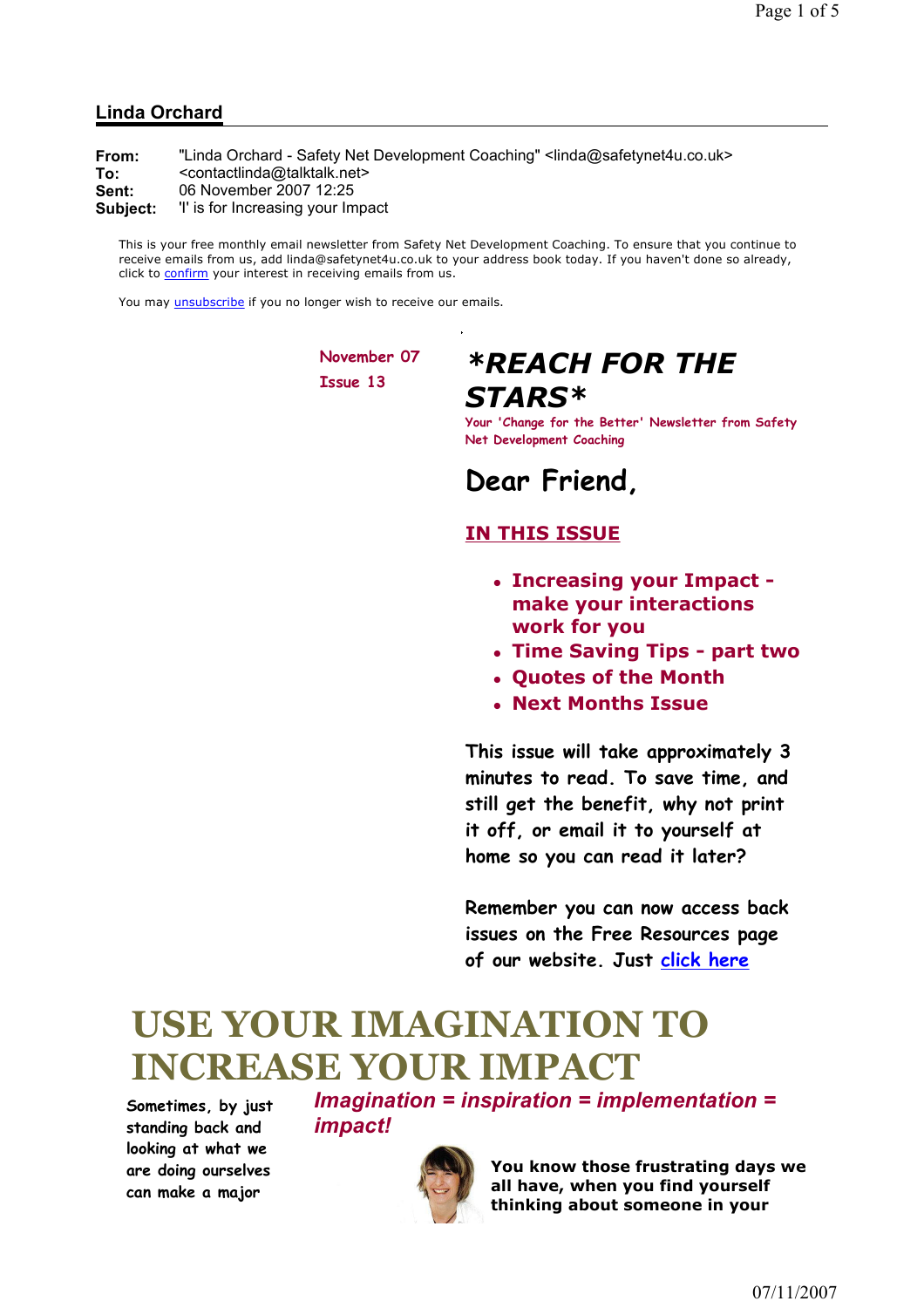impact on how we influence others. Make YOUR input imaginative, invigorating and intelligent to create the greatest impact.

family or someone with whom you work, and saving to yourself, "If only they would do this differently" or "If only they were a bit more (whatever you'd like them to be)"?

When you're in the enormously frustrating position of being unable to communicate with someone so that they respond in the way that you'd like them to, it can feel like you've tried everything, and it still won't work.

Whether your problem is your boss, your staff, your partner or your children, when this is the situation, there are often two things missing. First, a key to unlock the communication, and second, the understanding that you can't MAKE people change.

The changes will occur when the people themselves decide to change, and in order to facilitate this, you need the realisation that you cannot fix a third party.

It is important to genuinely accept this. This is the part that will enable you to stop banging your head against a brick wall and begin to see things from a more helpful perspective. A truly communicative perspective, which can open doors and allow you to get your point across in a way that can be fully understood.

In short, the key is to change your own behaviour and wait for the knock-on effect of this on other people.

"But it's them who needs to change, not me", I hear you say. Well, it's like speaking to someone who doesn't understand your language. Shouting louder doesn't help. What will help is for you to have the patience, inclination and initiative to get hold of a dictionary and work out what needs to be said to enable mutual understanding.

Only having some common base to which you can both relate, will do the trick and enable you to put your message across clearly.

Look at how your own behaviour may actually be encouraging the result you are getting and think about what you could do differently to get the result you want.

Try to suspend your own perspective for a moment , put yourself in their shoes and ask yourself the following questions:

What needs to happen for them to really understand and indeed care where I'm coming from?

What do they need to hear from me for them to help them (looking at the situation from their perspective) understand?

What behaviour/evidence do they need to see from me to get across the message that I have the best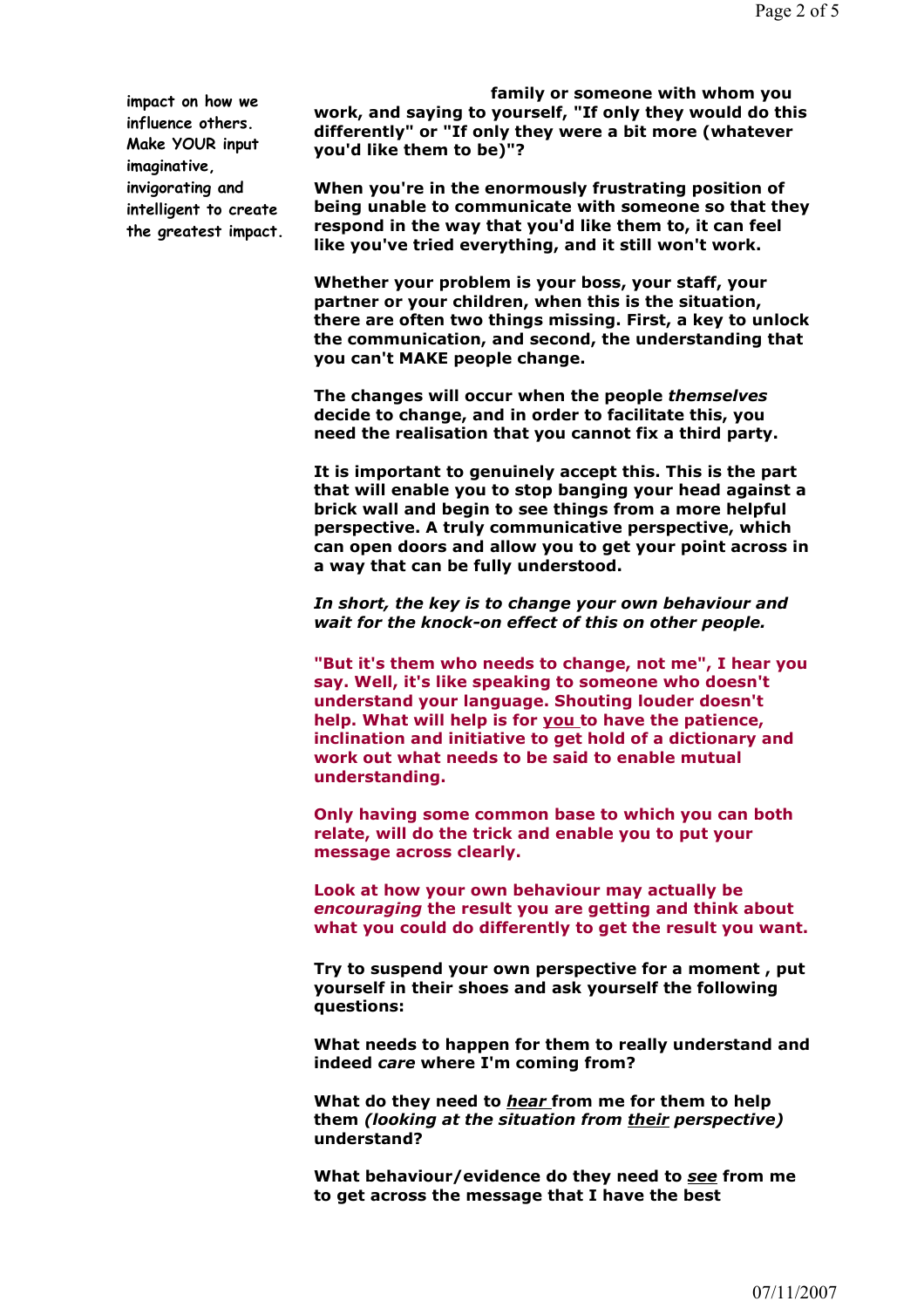#### intentions?

When you have answered these questions truthfully and creatively then you can start building the bridge to close the gap between your perspective and theirs.

## MORE TOP TIME-SAVING TIPS

Visit the Free Resources page on the Web site



Remember you can get your own free copy of the full report by visiting the Safety Net website and going to the Free Resources page. Just click here.

Last month many of you sent for my FREE report full of great

ideas for making the most of your precious time. If you still haven't done so, here's another chance to send for your own copy PLUS a couple more tips taken from the report to whet your appetite for gaining more hours in the day.

35. Keep a 'to-do' list, and ensure that it is of manageable and achievable size. A 'to-do' list is NOT a wish list or a good-ideas list. These need to be kept separately so you can be very clear about the difference between them.

12. Eliminate from your circle of friends people who criticise, judge or try to change you. Trying to please others with varying opinions is a huge waste of time and energy. Learn to enjoy being YOU.

### "QUOTES OF THE MONTH"

These are worth noting if you want to increase your interpersonal skills and create more of the results you want where you may have failed before



"We're not retreating, we're just advancing in another direction" General George S Patton

and

"We all have the ability. The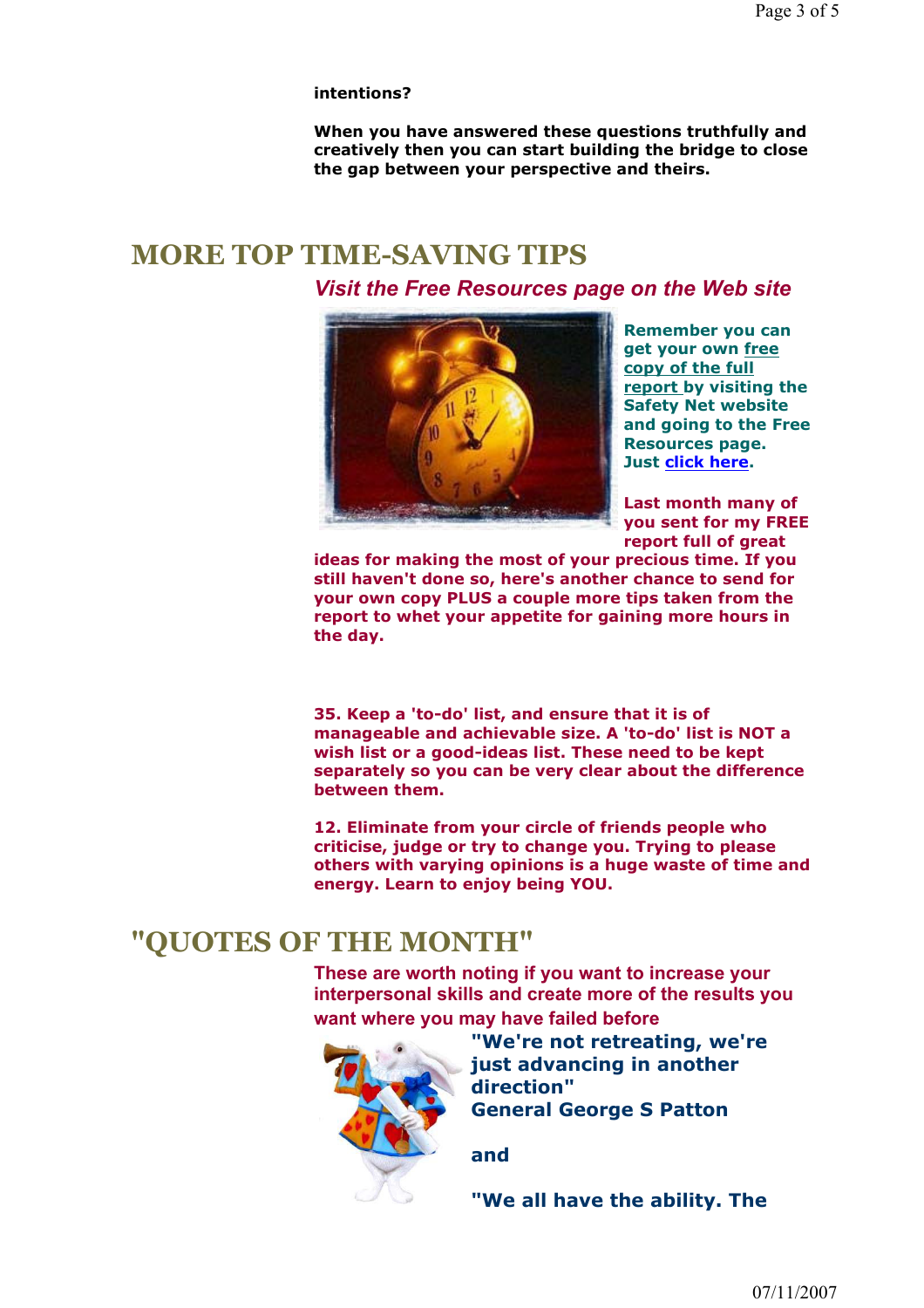### difference is how we use it" Stevie Wonder

The link between these two is tactics. If things aren't going as you originally planned, looking for the optimum way to use the resources that you DO have, will lead to the greatest success, rather than dwelling on what is not working in your favour and becoming more and more frustrated. Search out opportunites, not obstacles.

# Catch 'Reach for the Stars' again next month, when I'll be sharing ...

Next months issue will be in your inbox on Tuesday 4th December

... the secret of putting more JOY into life and work - believe me, it's not as hard as it sounds



If you know someone who is already successful and wants to really make the most of all the potential they have, why not get Development Coaching them a personal Safety Net gift voucher for

Christmas?

What a great way for them to excel in 2008 with new goals, new inspiration and focus for the new year so they can make next year their BEST YEAR YET!

A gift like this will cost much less than a Red-letter day experience package and the impact will last for years instead of days. The coaching experience is exhilarating and fun so

Contact linda@safetynet4u.co.uk for vouchers at a price to suit you.



Linda